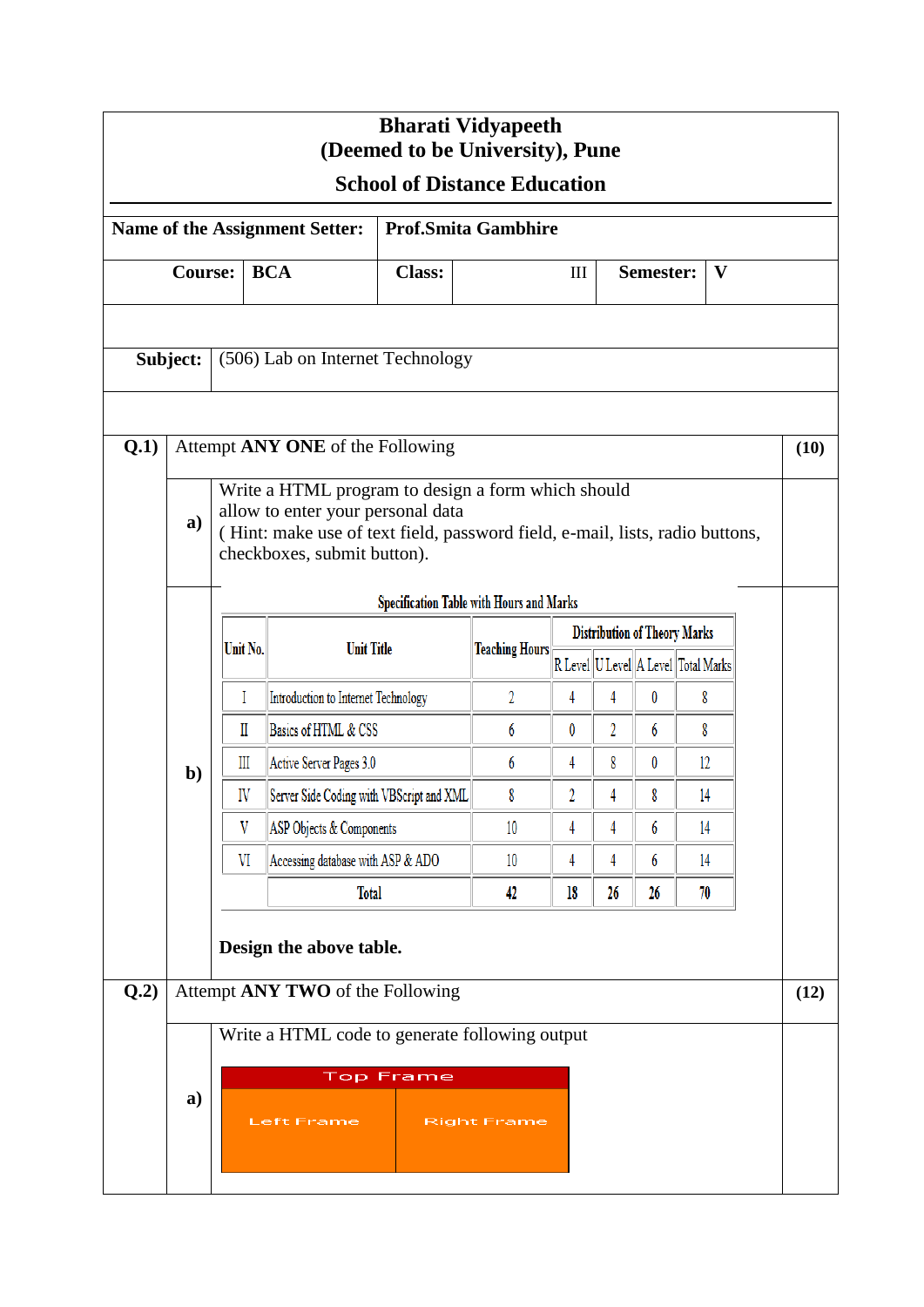|              |                               | <b>Employee Registration Form</b><br>$\circledcirc$ Mr. $\circledcirc$ Mrs. $\circledcirc$ Ms. |  |  |  |
|--------------|-------------------------------|------------------------------------------------------------------------------------------------|--|--|--|
|              | <b>First Name</b>             | <b>First Name</b>                                                                              |  |  |  |
|              | Last Name                     | Last Name                                                                                      |  |  |  |
|              | Mail Address1                 |                                                                                                |  |  |  |
|              | Mail Address2                 |                                                                                                |  |  |  |
|              | City                          |                                                                                                |  |  |  |
|              | <b>State</b>                  | Gujarat                                                                                        |  |  |  |
| $\mathbf{b}$ | Zip                           |                                                                                                |  |  |  |
|              | <b>Upload Photo</b>           | Browse<br>No file selected.                                                                    |  |  |  |
|              | E-Mail                        |                                                                                                |  |  |  |
|              | Mobile                        | $+91$                                                                                          |  |  |  |
|              | Languages known               | Gujarati                                                                                       |  |  |  |
|              |                               | <b>■</b> Hindi                                                                                 |  |  |  |
|              |                               | <b>▼</b> English                                                                               |  |  |  |
|              |                               | Marathi                                                                                        |  |  |  |
|              |                               | Optional                                                                                       |  |  |  |
|              | <b>Additional Information</b> |                                                                                                |  |  |  |
|              |                               | đ.                                                                                             |  |  |  |
|              |                               | submit<br>reset                                                                                |  |  |  |
| $\bf c)$     |                               | Create a java script program to accept the first, middle, last names of user                   |  |  |  |
|              | and print them.               | Apply style sheet in Web page. [inline, embedded and linked]                                   |  |  |  |
|              |                               | <b>Internal, External &amp; Inline Style!</b>                                                  |  |  |  |
|              | Text inside a div element.    |                                                                                                |  |  |  |
| $\mathbf{d}$ | paragraph background color    |                                                                                                |  |  |  |
|              | still in the div element.     |                                                                                                |  |  |  |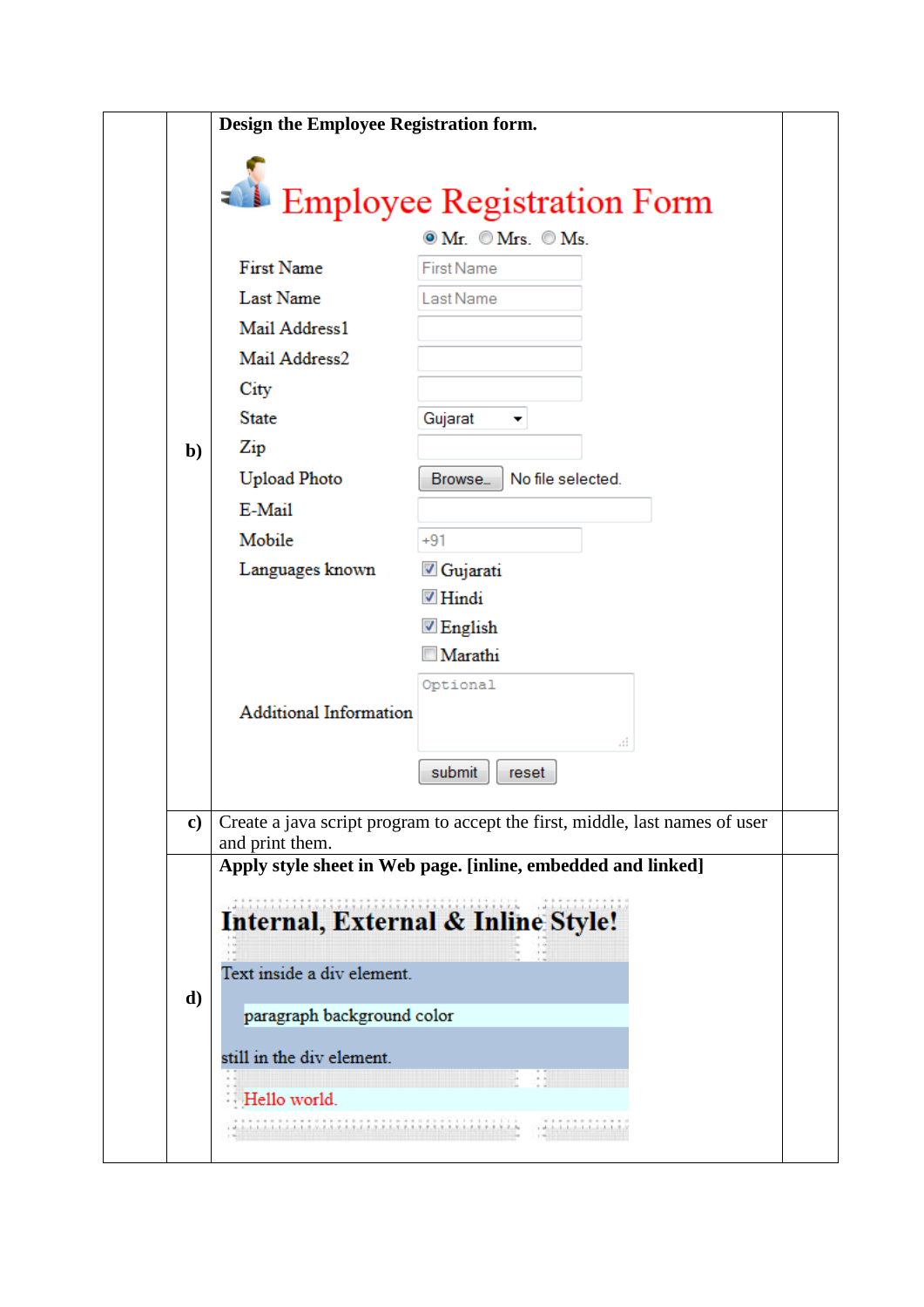| Q.3) |              | Solve the following java script programs by use of user defined function (ANY                                                 |  |  |  |  |  |
|------|--------------|-------------------------------------------------------------------------------------------------------------------------------|--|--|--|--|--|
|      | TWO)         |                                                                                                                               |  |  |  |  |  |
|      | a)           | Write a java script program to evaluate the following mathematical<br>Expression<br>$1+2/2!+3/3!+\ldots+\ldots+\frac{n}{n}$ . |  |  |  |  |  |
|      | $\mathbf{b}$ | Write a java script program to find the factorial of given number.                                                            |  |  |  |  |  |
|      | $\bf c)$     | Write a java Script program to print all prime numbers between first 100<br>numbers.                                          |  |  |  |  |  |
|      | d)           | Write a java Script program to print all even and odd numbers between<br>first 100 numbers.                                   |  |  |  |  |  |
|      |              | * * * * *                                                                                                                     |  |  |  |  |  |

| <b>Bharati Vidyapeeth</b><br>(Deemed to be University), Pune |                                                                             |                                                                               |                                                                            |               |   |                |  |  |  |
|--------------------------------------------------------------|-----------------------------------------------------------------------------|-------------------------------------------------------------------------------|----------------------------------------------------------------------------|---------------|---|----------------|--|--|--|
| <b>School of Distance Education</b>                          |                                                                             |                                                                               |                                                                            |               |   |                |  |  |  |
| Dr. M. K. Patil<br>Name of the Assignment Setter:            |                                                                             |                                                                               |                                                                            |               |   |                |  |  |  |
| <b>BCA</b><br><b>Course:</b>                                 |                                                                             |                                                                               |                                                                            | <b>Class:</b> | Ш | Semester:<br>V |  |  |  |
|                                                              |                                                                             |                                                                               |                                                                            |               |   |                |  |  |  |
|                                                              | Subject:                                                                    |                                                                               | $(506)$ C# Programming LAB                                                 |               |   |                |  |  |  |
|                                                              |                                                                             |                                                                               |                                                                            |               |   |                |  |  |  |
| Q.1)                                                         | Attempt ANY TWO of the Following (Console Application)<br>(10)              |                                                                               |                                                                            |               |   |                |  |  |  |
|                                                              | a)                                                                          |                                                                               | Write a C# Program to design simple calculator                             |               |   |                |  |  |  |
|                                                              | $\mathbf{b}$                                                                | Write a C# Program to Get a Number and Display the Number with its Reverse    |                                                                            |               |   |                |  |  |  |
|                                                              | $\mathbf{c})$                                                               | Write a C# Program to Get a Number and Display the Sum of the Digits          |                                                                            |               |   |                |  |  |  |
| Q.2)                                                         | Attempt ANY TWO of the Following (Date/Time & Class Based Programs)<br>(12) |                                                                               |                                                                            |               |   |                |  |  |  |
|                                                              | a)                                                                          |                                                                               | Write a C# Program to Display the Date in Various Formats                  |               |   |                |  |  |  |
|                                                              | $\mathbf{b}$                                                                |                                                                               | Write a C# Program to Check Whether the Entered Year is a Leap Year or Not |               |   |                |  |  |  |
|                                                              | $\mathbf{c})$                                                               | Find the sum of all the elements present in a jagged array of 3 inner arrays. |                                                                            |               |   |                |  |  |  |